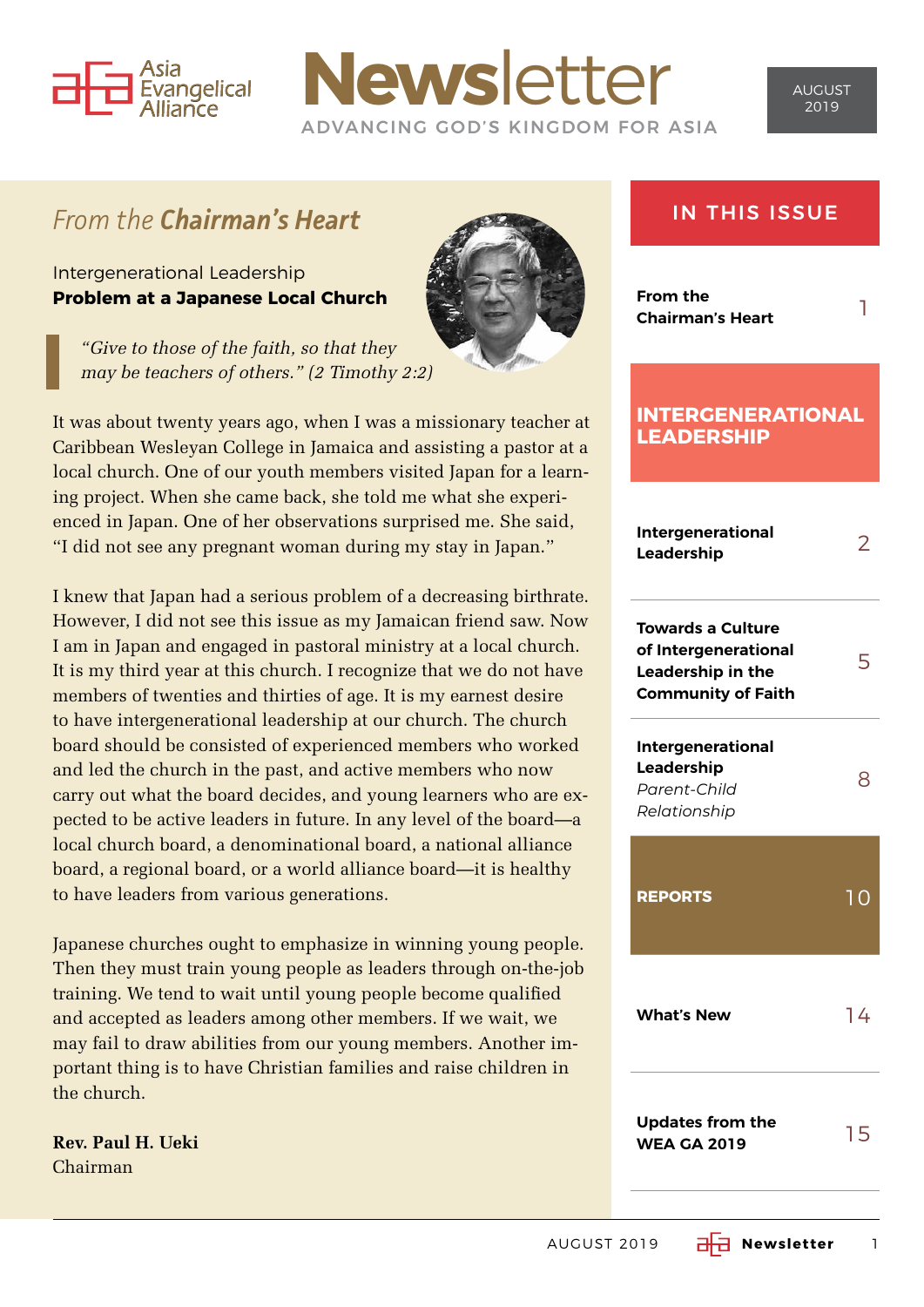# **INTERGENERATIONAL LEADERSHIP**

### Bambang Budijanto, Ph.D.

### (Indonesia)

#### General Secretary of the Asia Evangelical Alliance

#### A **INTRODUCTION**

 $\bigvee\left\{\begin{array}{c} \text{ost of us are familiar with the terms,}\\ \text{``succession of}\end{array}\right.$ iar with the terms, "succession of leadership," or "transition of leadership," and probably "regeneration of leadership." In most cases they are understood as the passing of baton from one generation (usually older) to the next generation (usually younger) of leader(s) or leadership in an organization, company, church and network.

This short paper will challenge this prevailing concept and argue that the Kingdom of God will be greatly benefited if we develop an intergenerational leadership model instead. Intergenerational leadership is where leaders from different generations will sit



together on the decision-making table and contribute based on the nature and perspective of their respective generation.

This is different from what many churches and organizations often practice today, where we see the younger leaders operating on low levels waiting for their chance to climb the ladder with the more senior leaders on the top leadership. The Intergenerational leadership is operating at every level of the organization and network structure,

but the implementation must begin at the top level of the decision makers.

#### **B THE ASSUMPTION**

In every stage of life, we think, perceive and act differently, due to our mental (brain), psychological and social states of our lives.

People in their late teens and mid-twenties are characterized by idealism and camaraderie. They have a lot of energy, both mental and physical, to explore new things in life and work. They engage in a lot of daring initiatives and risk-taking endeavors. Many great and impactful ministries were started at this age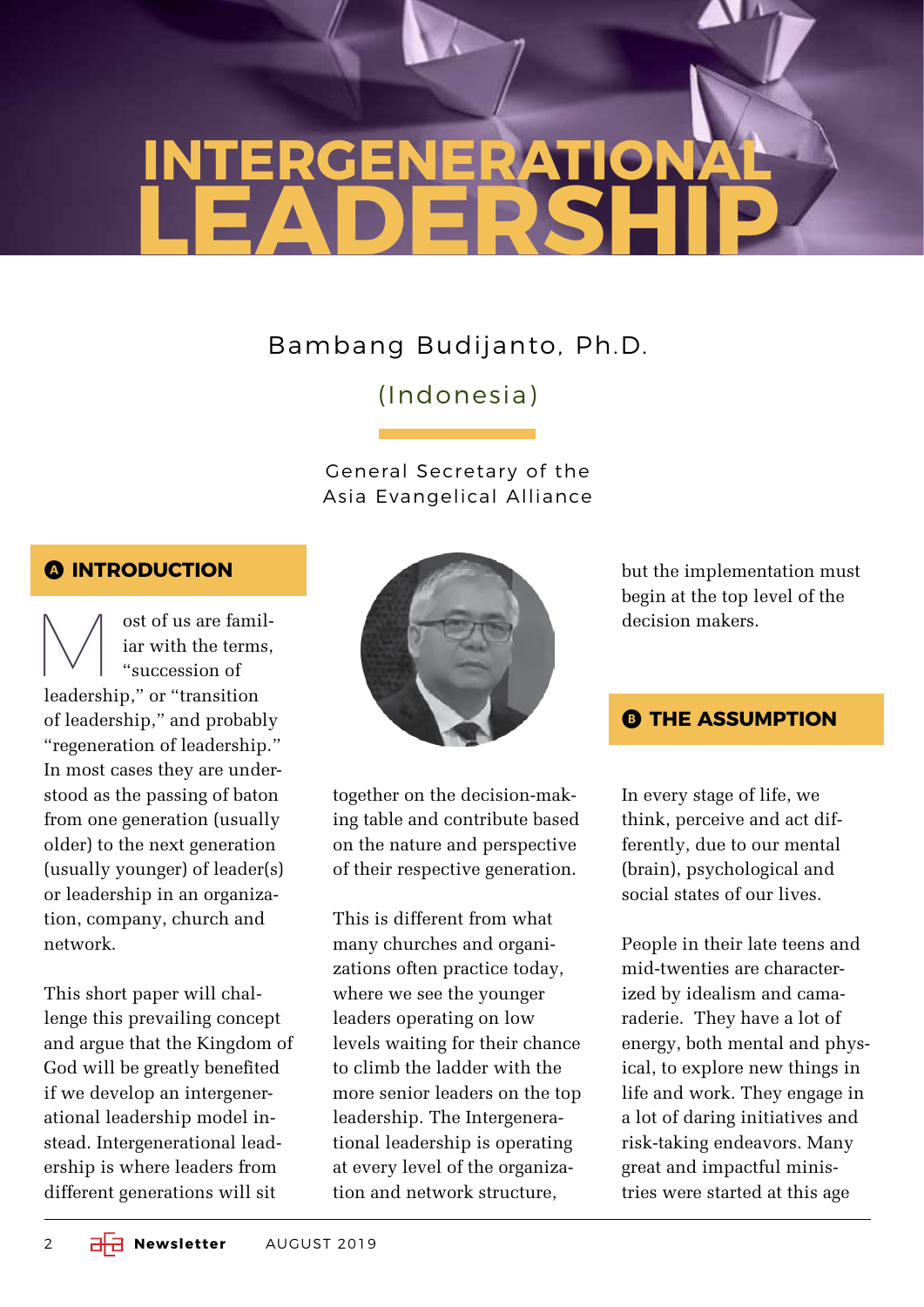window. Among others, Billy Graham's first sermon was delivered in 1937, when he was only 18 years old. The great Chinese leader, Wang Ming Dao, came to Christ at the age of 14, and decided that the church "needed a revolution" and that God had entrusted to him the mission of bringing about this spiritual revolution. At the age of 24, he began his pastoral ministry.

In their late twenties to late thirties, most people would build their careers. They move within their existing space and path, and use their full energy to push toward maximum impact, productivity and "success." Some accomplish through a fierce battle, while others through maturing skills of relationship and negotiations.

Leaders at their forties and probably early fifties, based on their extended learning years and broad exposure in an organization are best at building strategy (choices of path) to achieve outcomes and gain success.

Good leaders in their mid-fifties, sixties and seventies seek legacy and significance rather than success and position. They serve best as sounding board for the executives. They



**PHOTO BY KOBU AGENCY ON UNSPLASH** 

function best as encouragers and as mentors, to produce more great leaders, to remove obstacles, to model organizational culture, to model servant leadership, to create as much space as needed for other younger leaders to operate, to contribute insight and continue to learn new things.

What a rich and great impact would be achieved if the best representation of these different generations in our church, network and organization could sit on the decision-making table, learning and walking together for the common goal. Each generation will contribute their best, through their passion, risk taking, innovation, wisdom, strategic mind, and persistence in pursuing God given goals: One heart, one mind, one focus with diverse and rich contributions from different generations in the decision-making processes.

#### C **THE HINDRANCES IN IMPLEMENTING INTER-GENERATIONAL LEADERSHIP**

#### **1. We Choose the Easy Path - Unintentionally**

The problem with our human nature is, we naturally prefer to work with people who are of the same generation with us. Why? Because we speak the same language, which is much easier to manage. Therefore, in most cases we will find a church or an organization led by a group of leaders or executives who are all around the same age, who are all at their sixties-seventies, or all at around twenties. We tend to hire and work with people who are like us in temperament and speak our language (our generation).

This is a huge tragedy for the church, by having top leadership who are all at the same age (generation), the Kingdom of God has lost a huge contribution that He entrusted to the other generations. If a church or an organization is led by a leadership (executive) team, who are all between the ages of sixties and seventies and if they operate with "executive" mind rather than "mentor" mind, focus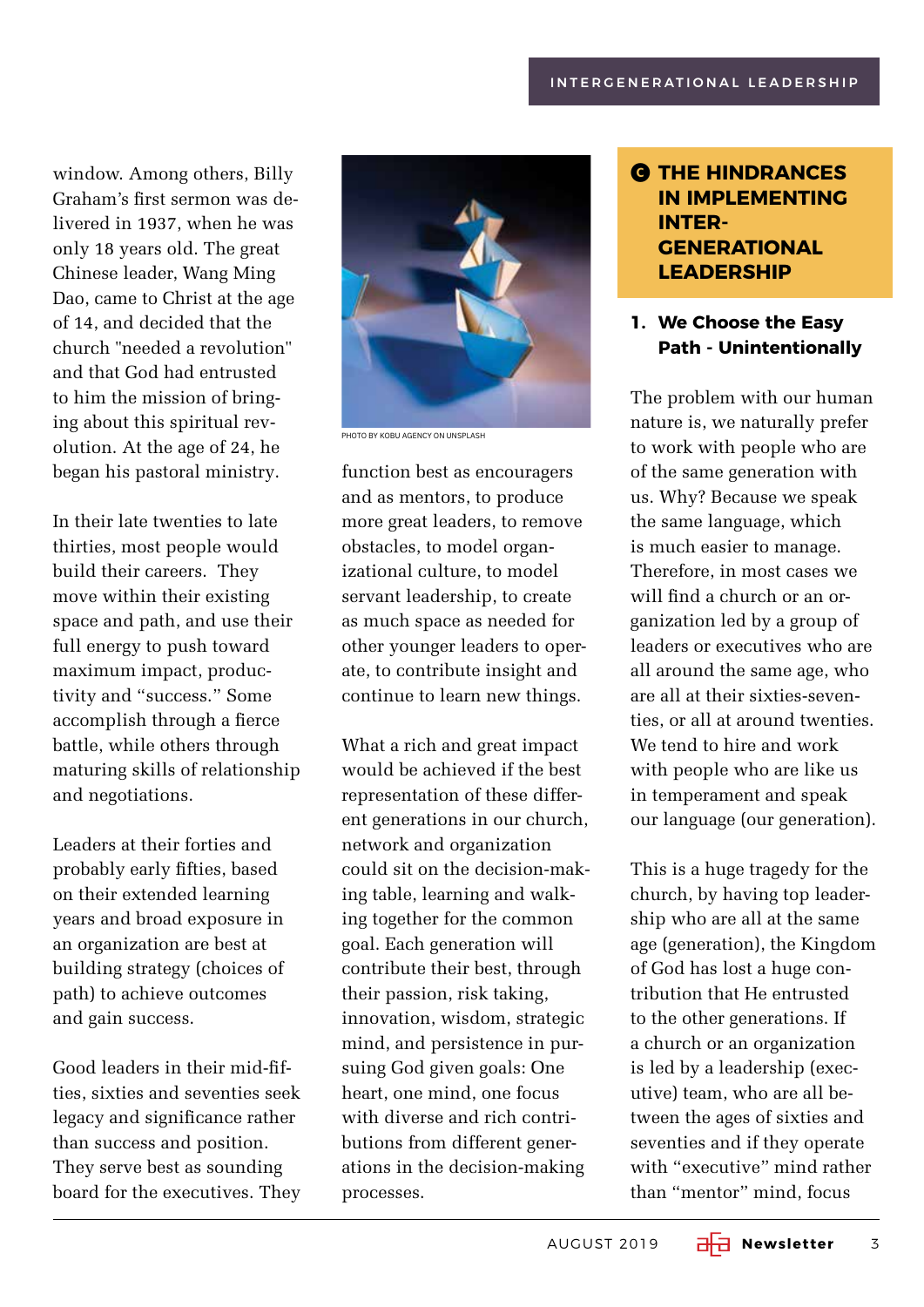mostly on success rather than significance and legacy, then most of their decision making perspectives would be on how to run the show themselves, how to avoid risks, so that they will finish well in the organization. There will not be any breakthrough or innovations. It will be much less inspiration and daring endeavor to follow God. Similarly, if a church or an organization is led by a leadership (executive) team who are all in their twenties, it will have missed a lot of rich contributions, which God has entrusted to the other generations of the thirties, fifties, and sixties.

It is true that to communicate intergenerational is harder and takes intentionality, but it is also true that through intergenerational leadership, the church will be much impactful and fruitful in building and expanding the Kingdom of God on earth.

#### **2. Focus on Tenure in Organizational Culture**

Many traditional organizations were built upon the leadership concept of "tenure" or seniority, instead of functions, giftedness and performance. This culture has significantly hindered the for... through intergenerational leadership, the church will be **much impactful** and **fruitful** in building and expanding the Kingdom of God on earth.

mation of an intergenerational leadership.

#### **3. Worldly Leadership Paradigm**

When leadership is seen as position instead of function or role, then the focus of the organization and the energies of the leaders are no longer on common impact, but on the "position" of top leadership.

#### **4. Social and Economic Deficits and Pressures**

In conventional succession plan, the former leader(s) will retire and the younger leader will assume his place as the top leader. When leadership is seen as a position, prestige and primary source of (level) incomes, in many developing world, in churches and para-church organizations, leaders would tend to hold the leadership position as long as they could, because there are other important factors in play, such as social access (status) and family livelihood.

#### **D. CLOSURE**

The Intergenerational Leadership model is not only a good leadership concept, but one model that will promote unity, collaboration, synergy for all generations existing in the church today in ushering toward the full manifestation of the Kingdom of God, through holistic disciple making; one model that will maximize the impact of the richness of God's gifts he entrusted to each of the generations.

Both the World Evangelical Alliance General Assembly 2019 in Indonesia and the Asia Evangelical Alliance General Assembly 2020 in Malaysia, and especially the AEA Conference on Intergenerational Leadership (May 14-15, 2020) will give greater significance and emphasis on learning how to operationalize this model. Join us in this discovery journey.  $\blacksquare$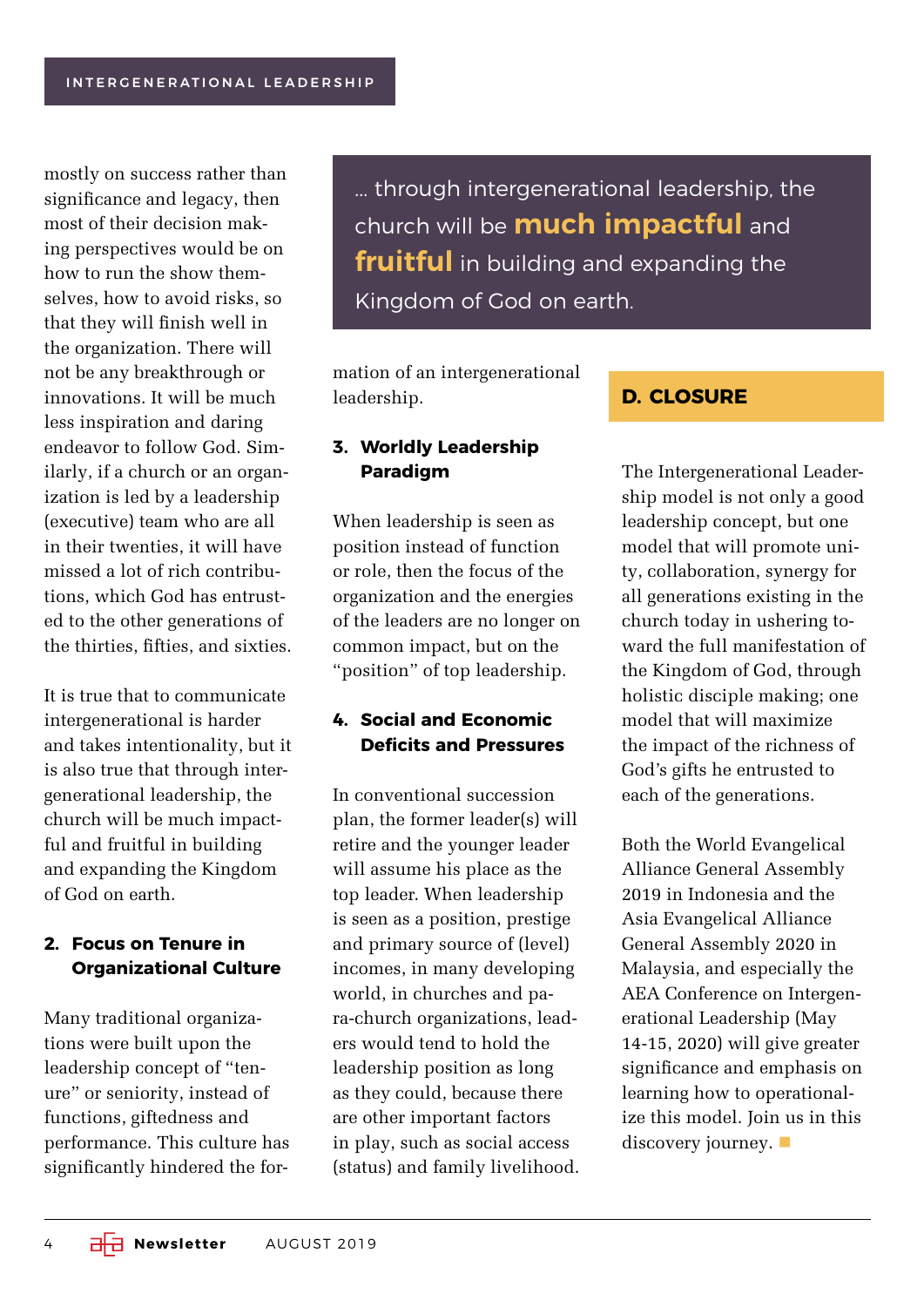# TOWARDS A CULTURE OF **INTERGENERATIONAL LEADERSHIP**  IN THE COMMUNITY OF FAITH

Rev. C. B. Samuel

(India)

roadly speaking, there are five generations in any community. For want of better categorization, I begin with the popular terms: (1) Traditionalist, born between1929-45, so in the age group of 74 and above (strictly speaking 74-90), (2) Boomers, born between 1945-1960/64 and currently between 55-74, (3) Generation X, born between 1961/65-1979 and now 40-55 years old, (4) Generation Y, born between 1980- 95 and in the age group of 24-39, (5) Generation Z, born after1995/96 and in the age group of Age 9-24.



The different generations are the same in the church too. The last category, Generation Z, is broken into three groups: Pre-teens (9-12), Teens (13- 16), University Students (17- 21) and Early working groups (22-24).

Most of our churches, especially those in the cities are multi-generational. Each gen-

eration has assigned space for functioning and expression. In some cases, there are subgroups that are also gender based or interest based. Each of these groups function independently, defining their activities and purposes. However, usually these multi-generational groups function not as inter-generational.

Before I proceed further, it is important to spell out what I understand as the key task of leadership. Leadership is about decision making. While an important component of leadership is influence,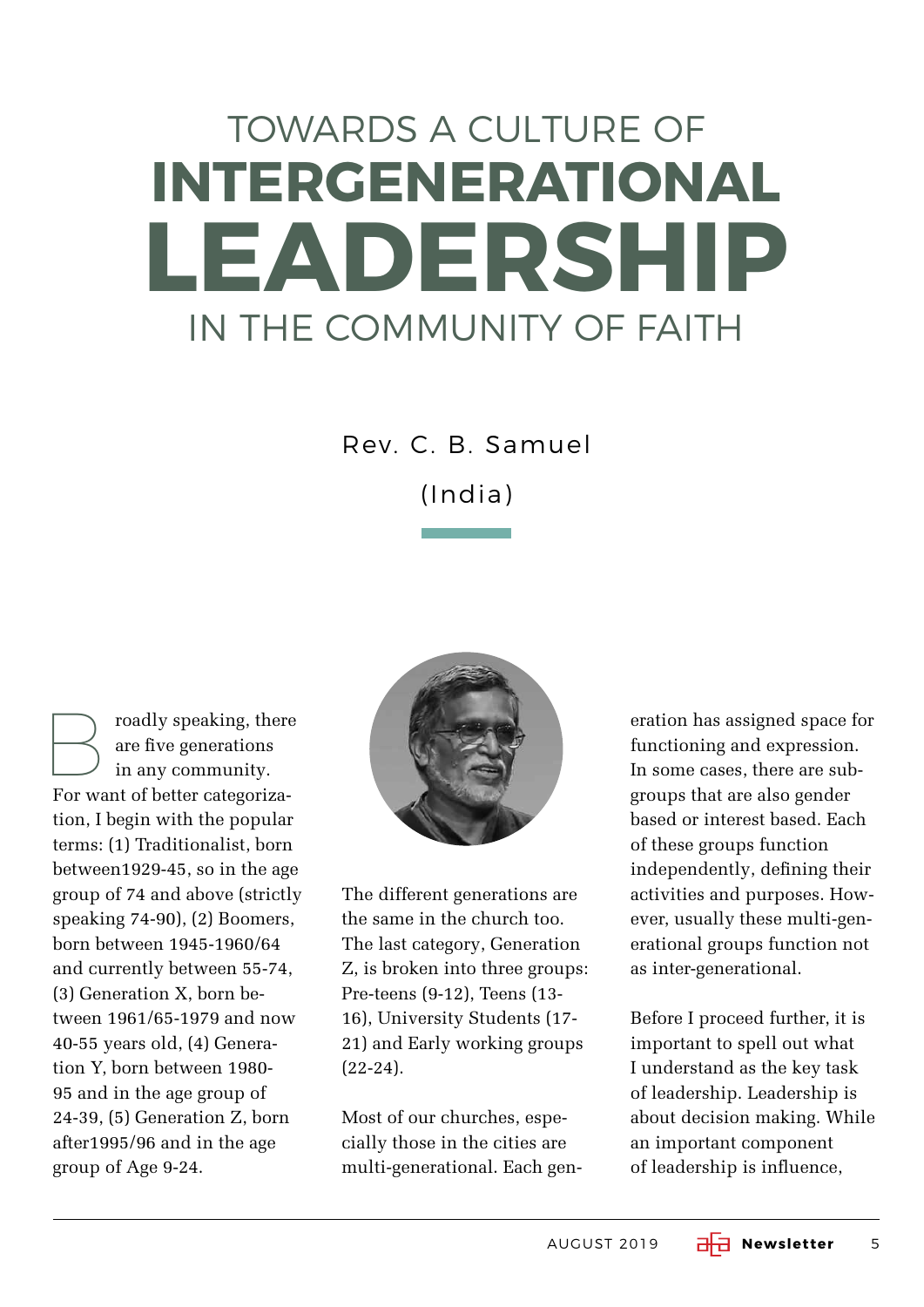TOWARDS A CULTURE OF INTERGENERATIONAL LEADERSHIP...

the key task of leadership is decision making. So, when we consider the generational inputs into leadership table, one important criteria is their ability to add value to the decision-making process. Where do we go? What values encompass our directions? How do we ensure the assimilation of vision and values? These are some key leadership questions.

Another important aspect to remember is that irrespective of the generation types, there are essential givens about the church. First, the church is the body of Christ, and every person belongs to that body because of the redemptive work of grace, and our belonging being affirmed by the indwelling presence of the Holy Spirit. It is therefore, obvious, that a person belonging to the Traditionalists generation may be a new believer and a child may be spiritually ahead in years. So, the popular categories of generations, may be in relation to physical years and even emotional and mental age, it may not reflect one's spiritual age at all. Second, the church is built by the Spirit who gives gifts to enable everyone to make their appropriate contribution; and the gifts are given irrespective

of the generation one belongs to; and the gifts are given according to the will of the Spirit.

It is obvious also that the generations go through a certain process in their shaping. Some of the key external factors that shape each generation in specific phases in their lives are family, community, peers, the economic pressures, understanding of success and of failures. For instance, those in the age group of 74 and above, passed through the history of world war, the movements for freedom and independence. Those would have been their initial years. Then they moved on therefore to be builders of their own aspirations against all odds. Today they are rich with resources of experiences of perseverance in all aspects. They are most likely done with work hours, pay checks, and the likes so bring to the leadership table and its decisions a desire for peace. They will place a very high value on people and regard people as more important than programs for the most part; this generation more than any other will ask the question "how does this decision make everyone happy" They are still with us, but



to some extent they are like the great cloud of witnesses whose learnings could be very useful to discern what matters from what does not; to go deeper as much as extending our tents.

The Boomers as they are called in the Western literature, in the Asian context generally those whose early years belonged to the early years of the independence of their nations. I prefer to call them Dreamers, instead of Boomers. While they may not have struggled for freedom, they were recipients of hopes, and worked to make the dreams a reality. It was a generation that make things happen and shape a new future. And in most situations, they worked to make what is seen today from what was not. They are confident on possibilities. They bring to the table today the capacity of planning and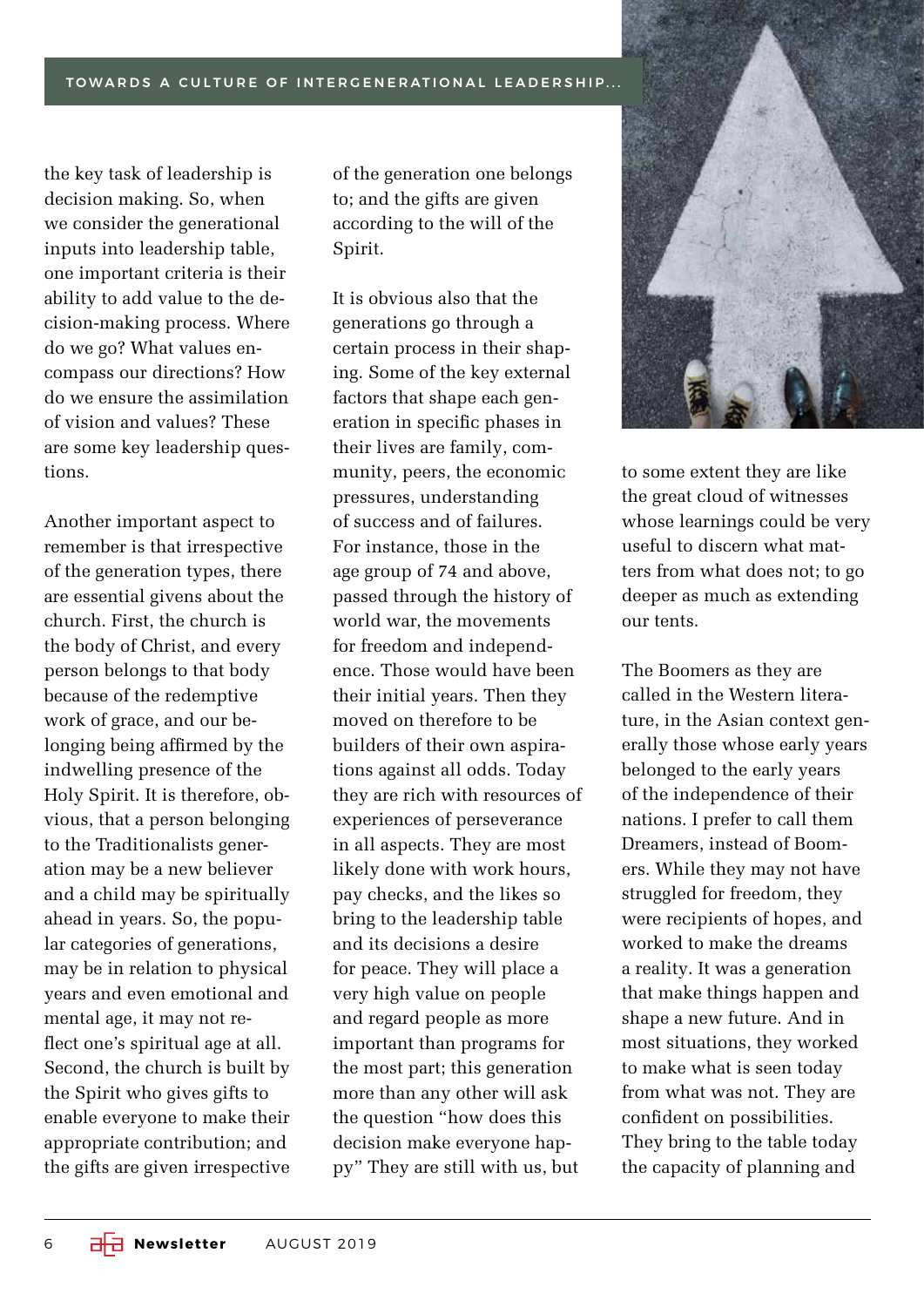developing a blueprint to translate plans to reality. This generation would probably be in a phase of life where they are riding the wave of their own time and relational investments. 55-70 is generally a time when you are working in a consultancy role given all your experience and expertise at whatever you spent your life doing. They will bring to the leadership table that concept of "what's the focus, the most important one thing you want to do".

The next generation belongs to the age group of 40-55. Most often they have rich experience in managing the implementation of the plans. Like the Dreamers, this generation too inherited the freedom and opportunities. They were driven by the desire to consolidate, upgrade and expand. They bring to the leadership table the strong belief that with hard work anything can be achieved and the focus on growth is their very valuable contribution.

Generation Y, is largely driven by being alternate and innovative. This group brings to the leadership table, the enquiry of doing things differently and out of the box.

And finally, the Generation that is soon to be more than 40% of the population. Up to the ages of 12 this group is catered to in the church by teaching and opportunities to participate. The ages of 13-16, has a strong desire to express opinions and is predominately shaped by their peers. It is in this age group many even come to know Christ and are filled with the desire to know and are open to be shaped and directed. However, in this generation, the leadership value is brought to the table by those in the age groups of 17-21 and 22-24. They have a high level of energy, relevance-driven, capable of innovative use of technology, sensitivity to broader issues and keen on public involvement. While the 17-21ers are confident of working things out, the 22-24rs are realistic due to experiences of difficulties and failures. There is a good mix of aspirations, and caution to risk taking.

So intergenerational leadership is bringing the strengths and learnings to the leadership table in shaping directions of impact. The caution however is that as much as there is a divide between leadership and management, even here it is possible to

mistake intergenerational leadership to intergenerational management. Some generations are richer in leadership resources and others in management.

Christian leadership is essentially spiritual leadership. At the heart of spiritual leadership are essential characteristics such as hearing God, recognising and discerning God's voice, keeping to the text, perseverance despite difficulties and opposition, and attitude of Christ-likeness in success and failure. These are not competencies that come from the world but through years of faithfulness.

Intergenerational leadership, therefore, thrives in an environment of hearing God, discerning God, hunger for God's word, discipline of obedience to the Word in personal life and perseverance in public space witness of the gospel. It is not a strategy but a culture of the faith community. If not, it gets reduced to making space for each other with an attitude of condescension and desire to be entertained by each other. In contrast, where a culture prevails there will be an attitude of learning rather than applause and mutual fan-club groups.  $\blacksquare$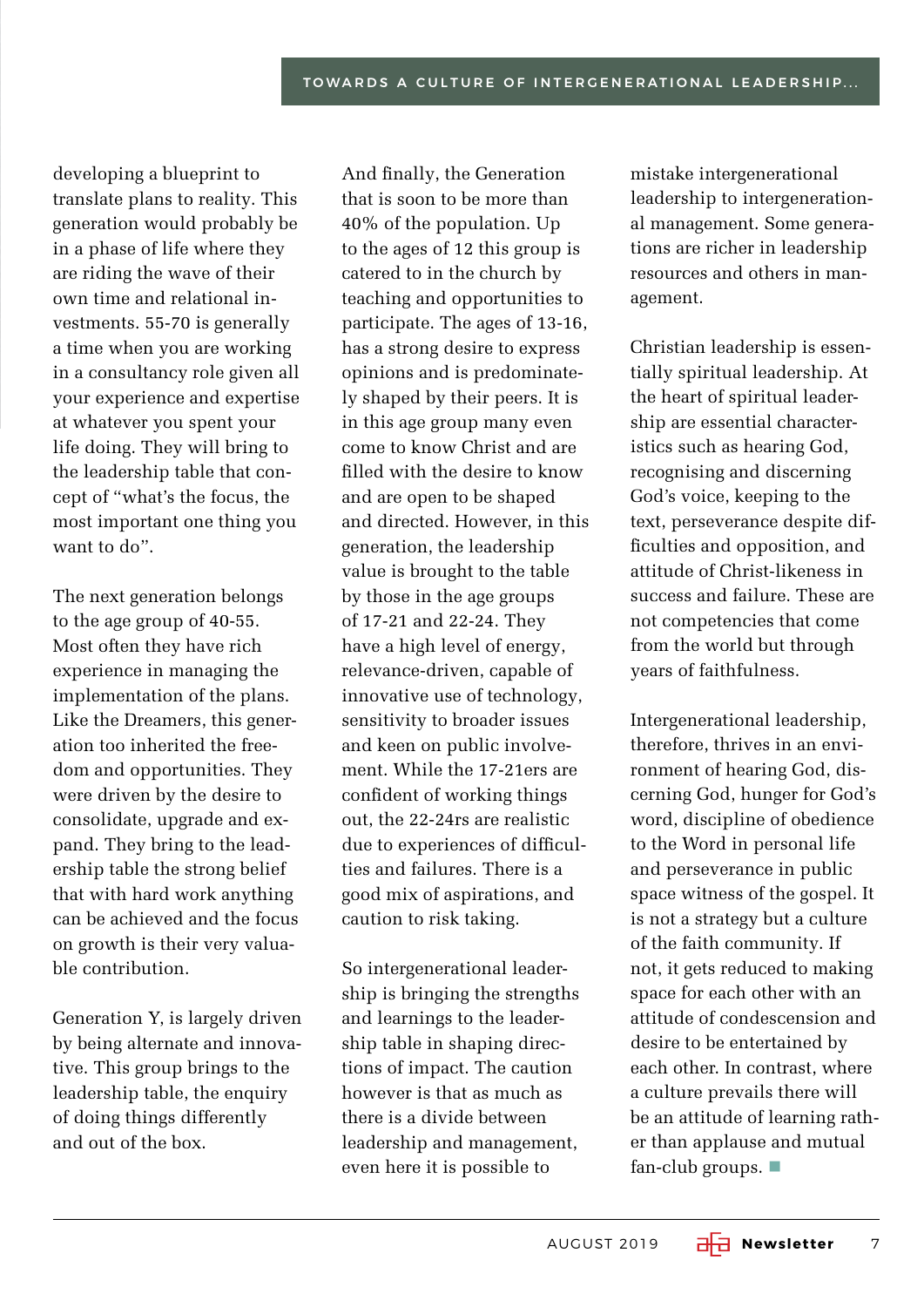## **INTERGENERATIONAL LEADERSHIP PARENT-CHILD RELATIONSHIP**

Rev. Dr. John Yates

(Australia)

#### Chairman of Australian Evangelical Alliance

I spend a significant part of my time in one on one meetings, generally with younger men. They may be pastors, teachers, evangelists, even a few apostles and prophets, ministering in the Church (Eph 4:11). But they also include those called to represent Christ in business, the arts, law, trades, education and so on. Some would describe my ministry at this level as spiritual direction, others might call it mentoring or using the gifts of wisdom and knowledge (1 Cor 12:8). The categorisation is secondary, what is relevant is that much of the substance of the reflections below is much based on ministry experience.

We have all seen the lack of "succession planning" lead



to the collapse of a ministry. So, the subject of intergenerational leadership is a vital one. Nevertheless, the lens through which it is approached requires much care. Firstly, to restrict discussion to *leadership* always denies the practical outworking of the "priesthood of all believers" and incidentally tends to degenerate into patterns of hierarchy and control that are unbiblical. Secondly, such foci often place outcome ahead of relationship. There

is nothing to suggest that, for example, megachurch pastors are the godliest leaders. All of Paul's congregations after all were in houses! Even the useful expression "intergenerational *discipleship*" suffers from the rarely commented on fact that this sort of language disappears after the middle of the book of Acts (9:25).

For several reasons I think we need to revert to a fundamental parent-child connection when we think about these issues. The greatest treasury of cross-generational wisdom in the Old Testament is Proverbs, and it is founded on such a pattern. *"Hear, my son, your father's instruction, and forsake not your mother's teaching,"* (1:8). This flows into Paul's matured theology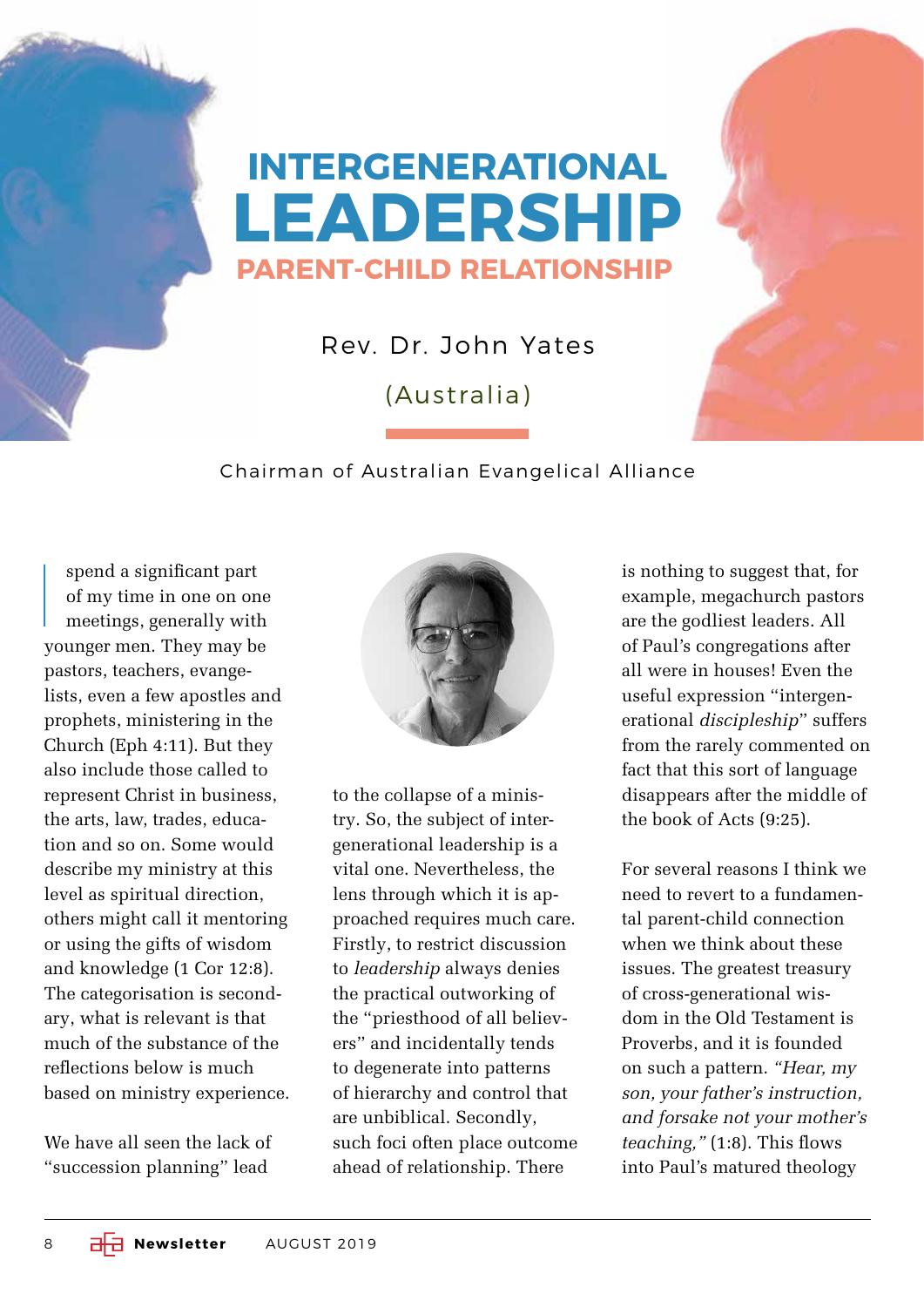of leading churches and relating to his younger protégé, Timothy. *"I do not write these things to make you ashamed, but to admonish you as my beloved children. For though you have countless guides in Christ, you do not have many fathers. For I became your father in Christ Jesus through the gospel. I urge you, then, be imitators of me. That is why I sent you Timothy, my beloved and faithful child in the Lord, to remind you of my ways in Christ"* (1 Cor 4:15- 17; cf. 1 Tim 1:2, 18; 2 Tim 1:2). At the most basic level "intergenerational leadership" should be thought of in terms of a "father/mother" – "son/ daughter" relationship.

In Australia we are confronted with accelerating moral decay across the culture and declining spiritual disciplines in the Church. Only 20% of Aussie Christians read the scriptures daily! Amidst this crisis the Evangelical Alliance is working, not on another "strategy", but joining with the Lord to expand on what he is already doing intergenerationally (Acts 11:23-25). This will involve partnering the many thousands of older believers across our network with younger people who desire to grow in the Lord across all the spheres of culture, education, the arts, science and technology, law, business, media, sport, politics etc. Matured men and women have learned the wisdom of God through decades of experience in these fields that can greatly benefit emerging leaders in like vocation. This partnering must be done prayerfully in step with the Spirit (Gal 5:25).

An older man passed on some infallible wisdom to me decades ago, "Pay attention to those *who you know God has placed you in relation with.*" If the Lord makes the connection, then the natural result will be "a building up in love" (Eph 4:16). The criterion for partnering across generations is not institutional position, success, reputation, credentials, or superior knowledge, but an unwaver-

ing commitment to the centrality of Christ. When the Lord himself is kept as our focus, God's plan for impartation between generations will move towards its appointed goal in the power of the Spirit. I am constantly amazed at how in thousands of one to one meetings, brothers from a huge range of ethnicities and traditions, from Catholic to Pentecostal, have freely submitted to direction, correction and instruction. Since money never changes hands and none of this is institutionalised, ulterior motives are kept away.

What is happening in the Spirit is not submission to me as a formal leader (Heb 13:7), which I am not, but a share in Jesus' submission to the Father in going to the cross (Phil 2:5-11). What

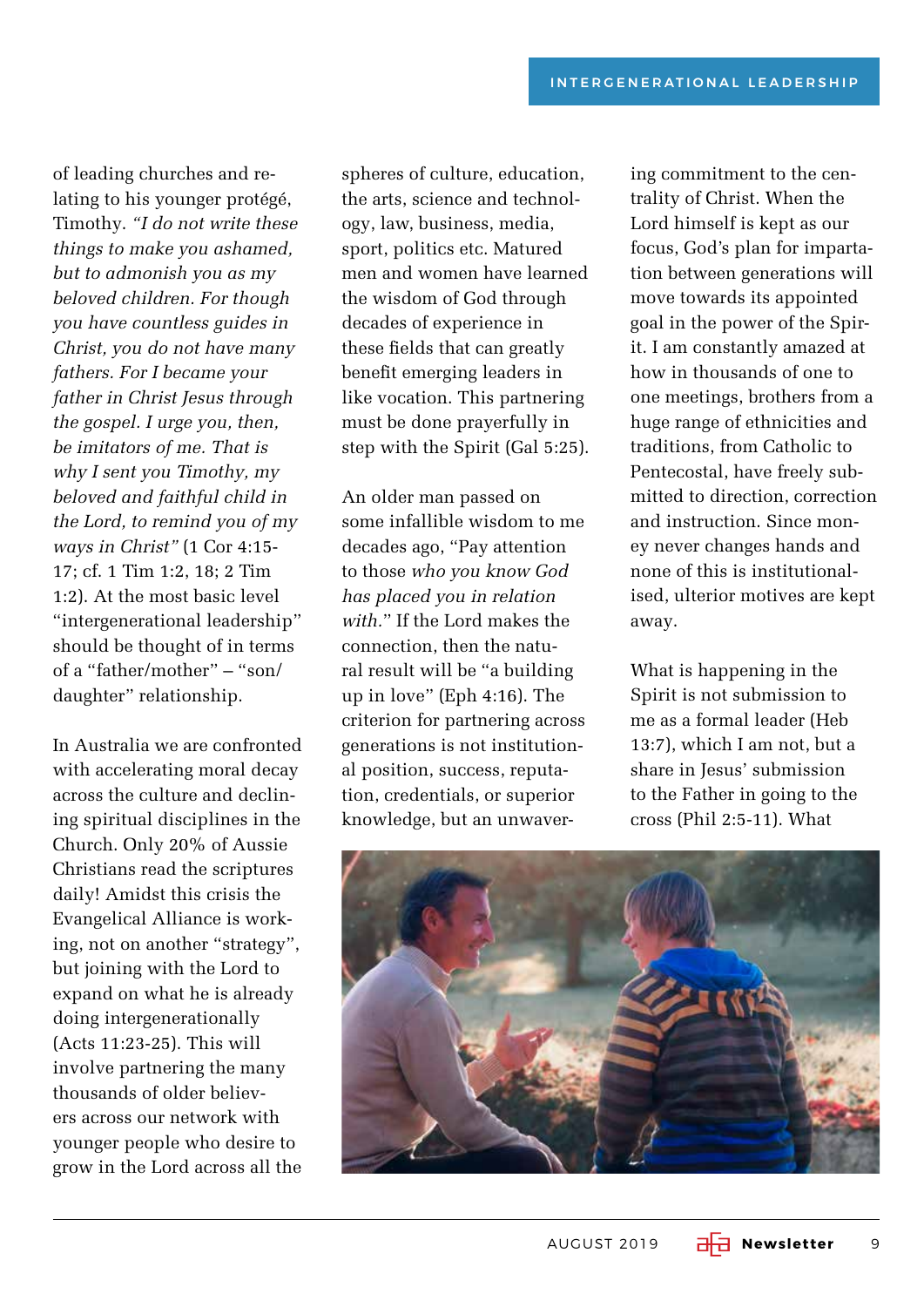is submitted is the Spirit's secret wisdom (1 Cor 2:7-8) that there can be no ultimate glory without walking Christ's path of willing suffering (Luke 24:26) for the sake of the kingdom of God. The voice which must be heard in intergenerational fathering for the raising up of succession in leadership is the voice of God the Father. And, according to the scriptures, the Father is most lovingly revealed in the realm of painful discipline (Heb 12:5-11). This cannot be reduced to a set of procedures or principles, even if these are biblically derived.

The Father's presence is made known in the pain experienced as I am constrained by the Spirit to correct one of my spiritual children. I am often anguished in talking to people about their sin (cf. 2 Cor 12:19-13:4), but in the Lord, such admonition carries an astonishing authority that is very rarely resisted. I can only believe that the Father's love for his Son is being mediated through my life in the Spirit. This is tremendously humbling.

The Evangelical Alliance in Australia is prayerfully seeking to guide a pragmatic but mostly spiritually shallow Church back to the building blocks of relationships flowing from the life of the Trinity. We envision that God will raise up a marvellously inclusive movement. With masses of older mature believers moving into retirement, and an emerging generation of young people dissatisfied with costless forms of discipleship robbing them of proper nurture, things are providentially set up for a major work of grace. Glory to God alone.  $\blacksquare$ 

REPORTS & VISITS

# **National Evangelical Christian Fellowship Of Malaysia**

**A Visit with the Chairman of the National Evangelical Christian Fellowship (NECF)** of Malaysia, Rev. Dr. and Mrs. Eu Hong Seng in June 2019.

We are grateful for the enthusiasm of the NECF in hosting the next AEA General Assembly and the AEA Conference on Intergenerational Leadership in May 2020.

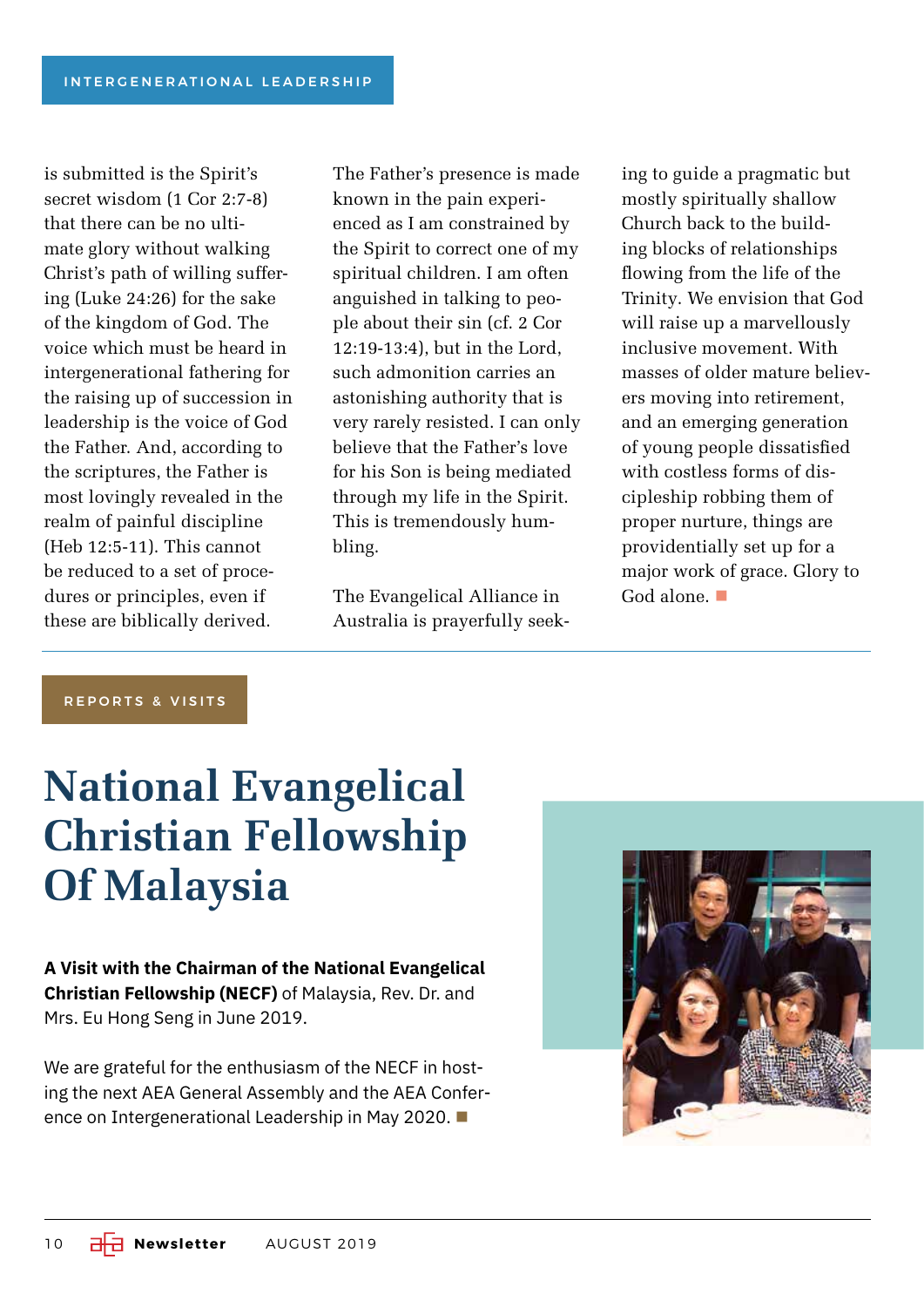# **National Evangelical Fellowship of Cambodia**

**In July the GS visited the National Evangelical Fellowship of Cambodia (NEFC).** There was an opportunity to meet with the Board and the members of NEFC, where the AEA GS shared the Vision, Mission and Core Strategy of the AEA, as well as the Program Design and the outcome of the World Evangelical Alliance General Assembly.

The GS also invited the Church leaders in Cambodia to participate and engage together at the AEA Conference on Intergenerational Leadership to be held in Malaysia on May 13-15, 2020.







At a small group meeting between the GS and the core leadership of the NEFC, the Chairman, Rev. Heng Cheng presented the Apps for the MK2021 (Mission Kampuchea 2021). The MK2021 was initiated and launched by senior leaders of Evangelical Fellowship of Cambodia (EFC). It is a movement with a vision to plant a church or cell group in every village in Cambodia by 2021. It has been operated independently from the NEFC structure because the senior leaders of NEFC would like to see all churches in Cambodia, from different associations/ councils (both EFC members and non-members), joining the movement.

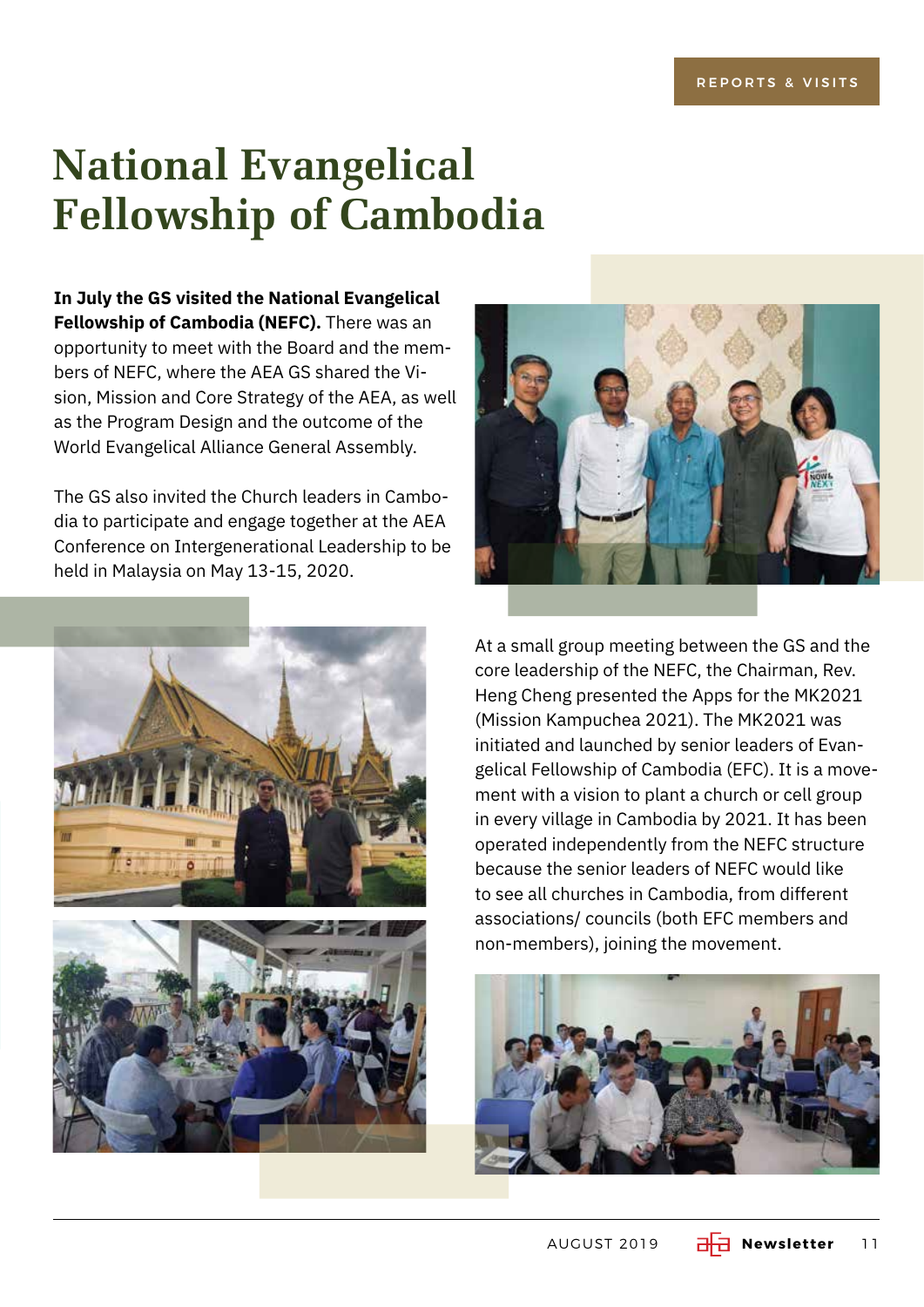## **Participation at the Ministerial to Advance Religious Freedom and Interfaith Dialogue Exchange Programme**

**July 13-27, 2019**



**Ms. Yamini Ravindran**

*Director of Religious Liberty and Social Justice of NCEASL Executive Director of the Religious Liberty Commission*



**Mr. Godfrey Yogarajah**

*Deputy CEO of WEA General Secretary of NCEASL* **Ms Yamini Ravindran and Mr. Godfrey Yogarajah attended the Ministerial to Advance Religious Freedom** (July 16–18, 2019) organised by the US State Department.

The Ministerial brings together leaders, civil society actors and other stakeholders from around the world to discuss challenges facing religious freedom, identify means to address religious persecution and discrimination worldwide, and promote greater respect and preservation of religious liberty for all.



Ms Ravindran addressed the gathering on the opening day, speaking on behalf of the Evangelical Christian community in Sri Lanka in the wake of the Easter Sunday terror attacks. She relayed the story of 6-year-old Debby, a victim of the attack on the Zion Church in Batticaloa and detailed her slow and painful recovery. She further voiced concerns relating to incidents of violence following the attacks.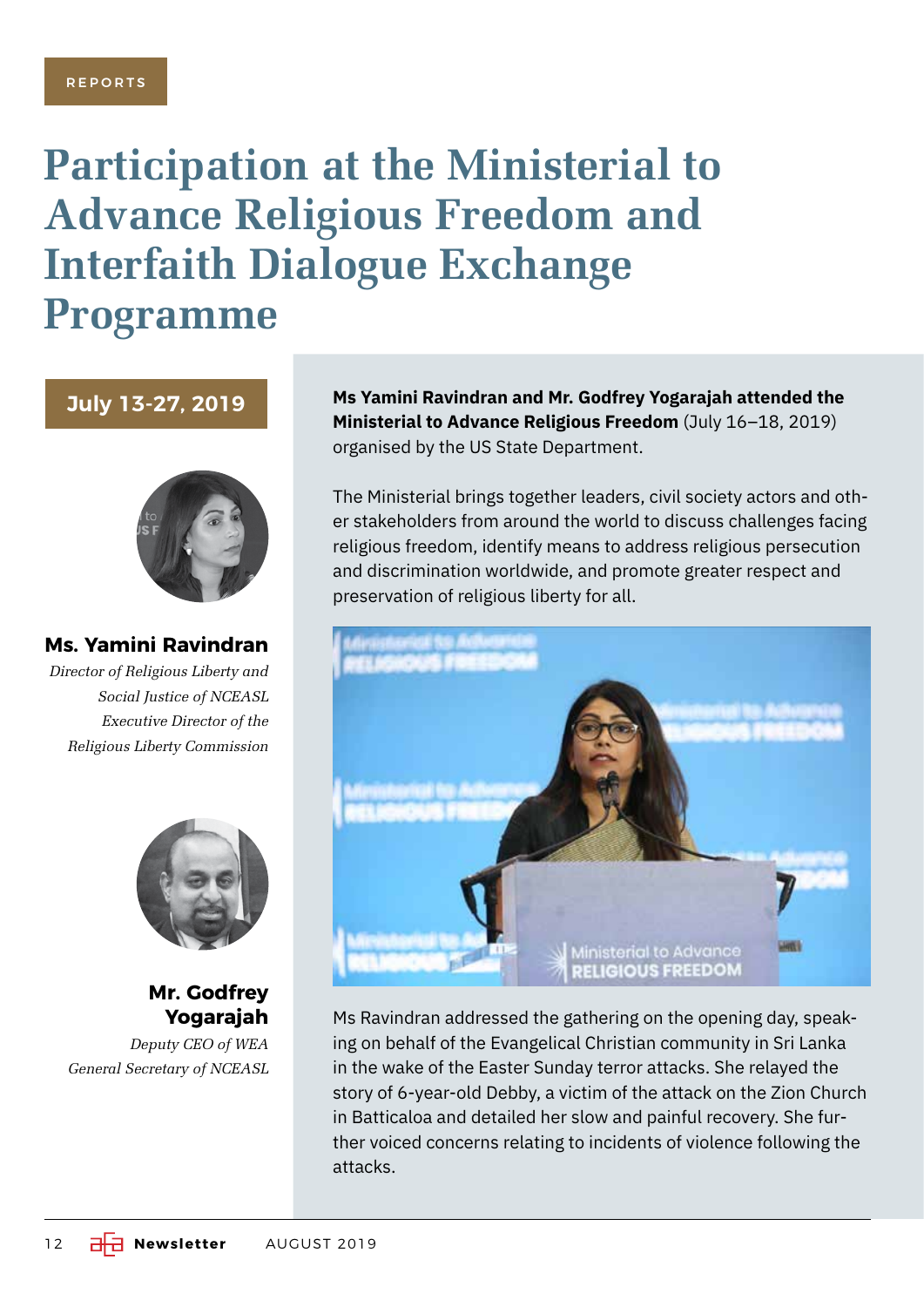While at the Ministerial, Ms Ravindran met and liaised with Secretary Mike Pompeo and highlighted a number of pressing concerns facing the Sri Lankan Evangelical Christian community. She emphasised the need for the official recognition of Evangelicals and the introduction of a special desk within the Department of Christian Religious Affairs to probe the issues facing Evangelicals. She further highlighted the need to revoke the circular issued by the Government of Sri Lanka (GOSL) in 2008, which regulations registration constructions of places of worship.

She also met with representatives of the State Department; the Ambassador at Large for International Religious Freedom, Sam Brownback; and President Donald Trump.

Furthermore, Ms Ravindran and Mr Godfrey Yogarajah met with Christina James, the Foreign Affairs Officer at the Office of South and Central Asia of the Bureau of Democracy, Human Rights and Labour, to discuss trends in religious persecution in Sri Lanka and Asia. They also met with Lucius Thompson, the Director for Security at the McLean Bible Church, to discuss physical



security considerations for Sri Lankan churches. As a result of this meeting, Mr Thompson agreed to travel to Sri Lanka and conduct a training of trainers on physical security measures and important consideration which should be adopted by vulnerable churches.

Other Advocacy Activities by Religious Liberty Commission:

- 1. Written submissions to the United Nations Human Rights Council (UNHR) on the 39th, 40th and 41st Regular Sessions of the UNHRC during the reporting period.
- 2. In partnership with WEA RLC, conducted national

training to over 40 pastors, women, lawyers and youth in Vietnam on the importance of advocacy for religious freedom, biblical basis for human rights, and the use of social media for advocacy.

3. Met with the UN Special Rapporteur on the freedom of religion or belief, Ahmed Shaheed on August 16, 2019 during his official visit to assess the religious freedom landscape. The Executive Director raised issues of religious violence, discrimination, legal restrictions, the lack of recognition for Evangelical Christians.  $\blacksquare$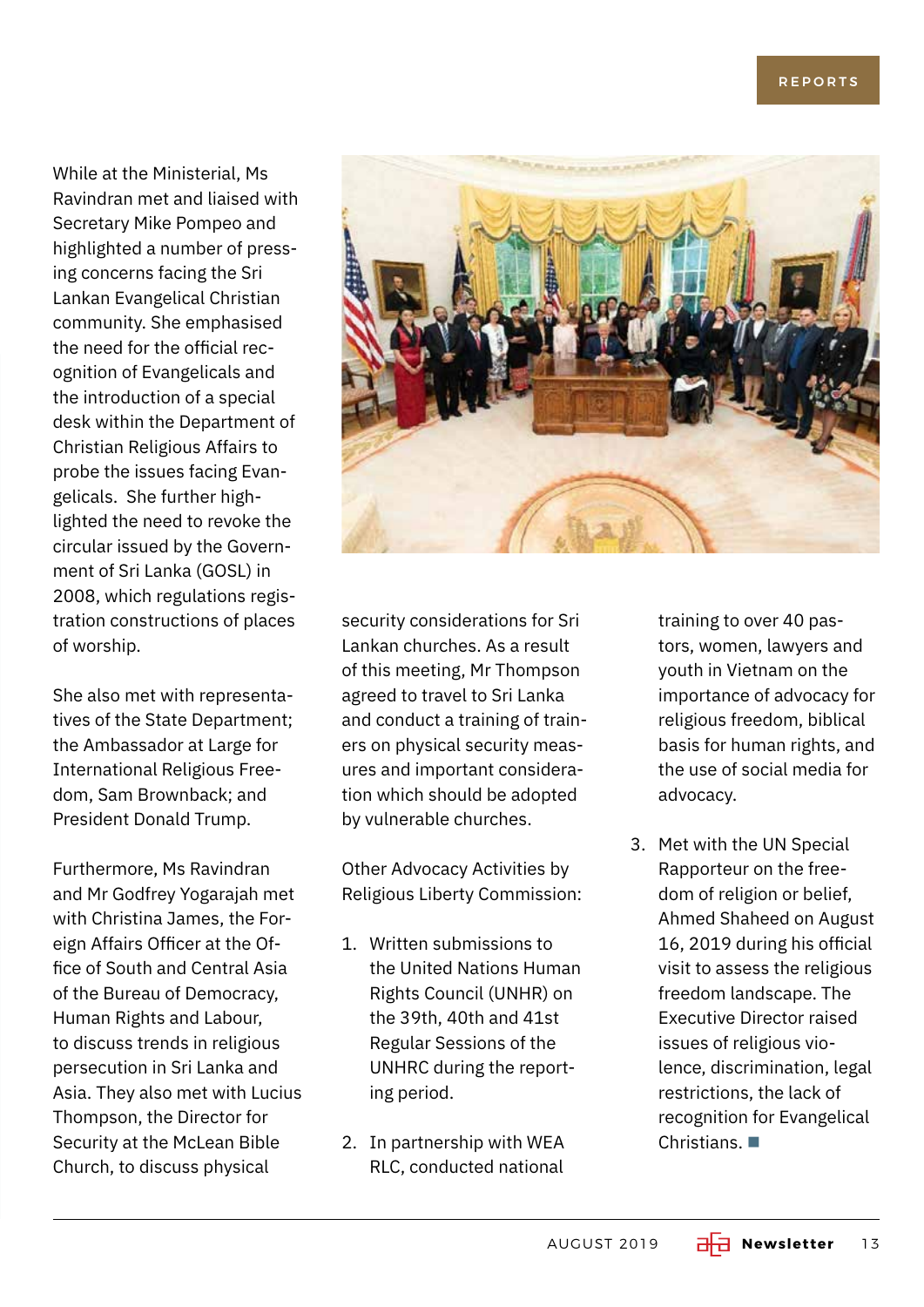#### WHAT'S NEW



Stay tuned for the next AEA Newsletter important topic

### **Holistic Disciple Making and the Next Generation**

#### **CALL FOR ARTICLES**

We would like to invite everybody to submit an article. Your short article (500 words) should reach us before **October 15, 2019.**

When you submit your article, please write the email **subject** as:

"Article: The title of your article" and **send** to: admin@asiaea.org

For more information please visit the AEA website: www.asiaea.org

MILL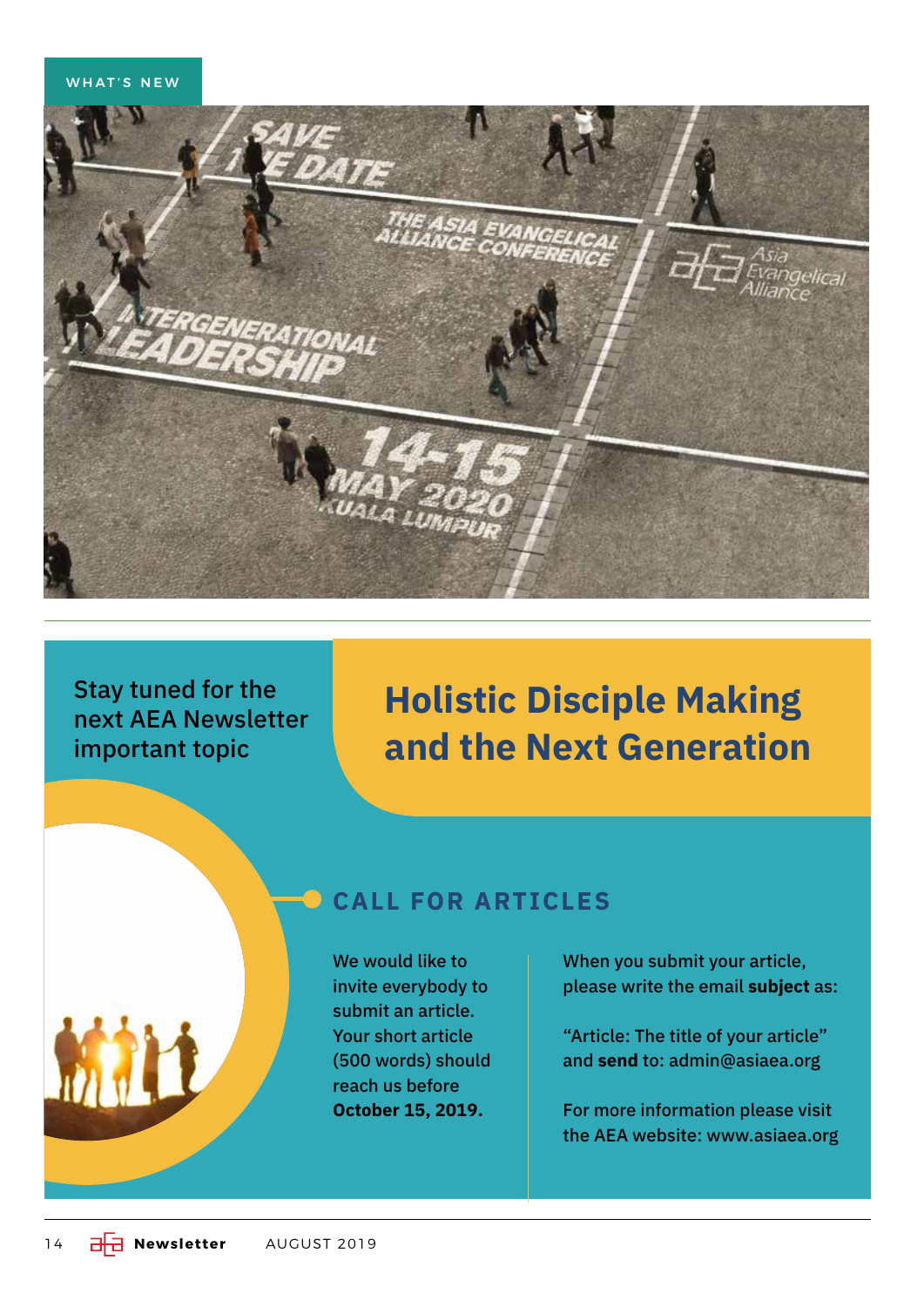# **Launching A New Decade of Disciple Making**



**YOUR KINGDOM** COME

**World Evangelical Alliance General Assembly 2019** 

**JAKARTA & BEYOND 7-13 NOVEMBER 2019** 

Sentul International Convention Center, Indonesia

**The WEA General Assembly** is scheduled to be held on November 7-13, 2019 in Jakarta, Indonesia.

Inspired by the passages in Matthew 6:10 and Matthew 24:14, the General Assembly will focus on our desire to see God's

Kingdom come and doing our part to advance His Kingdom together.

To invite the Holy Spirit to take full control and use the General Assembly, we continue to have **Fasting Prayer** on **September 16-18** and **October 14-16**.

Participation to the **World Evangelical Alliance** is by invitation only! But, ....

If you are a Leader of a Denomination, an International Mission Agency, an International Church Network or **Christian Leaders of National or International Companies in Asia,** 

you may email us (admin@asiaea.org) to check if slots are still available for Asian Kingdom Network Leaders like you.

We ask your prayers for the **Workshop Facilitators** and for God to grant us:

| <b>Wisdom</b>      | <b>Divine</b><br><b>Guidance</b> | <b>Annointing</b> |
|--------------------|----------------------------------|-------------------|
| <b>Discernment</b> | <b>United Heart</b>              | <b>Health</b>     |

Or at least PRA

significant gathering!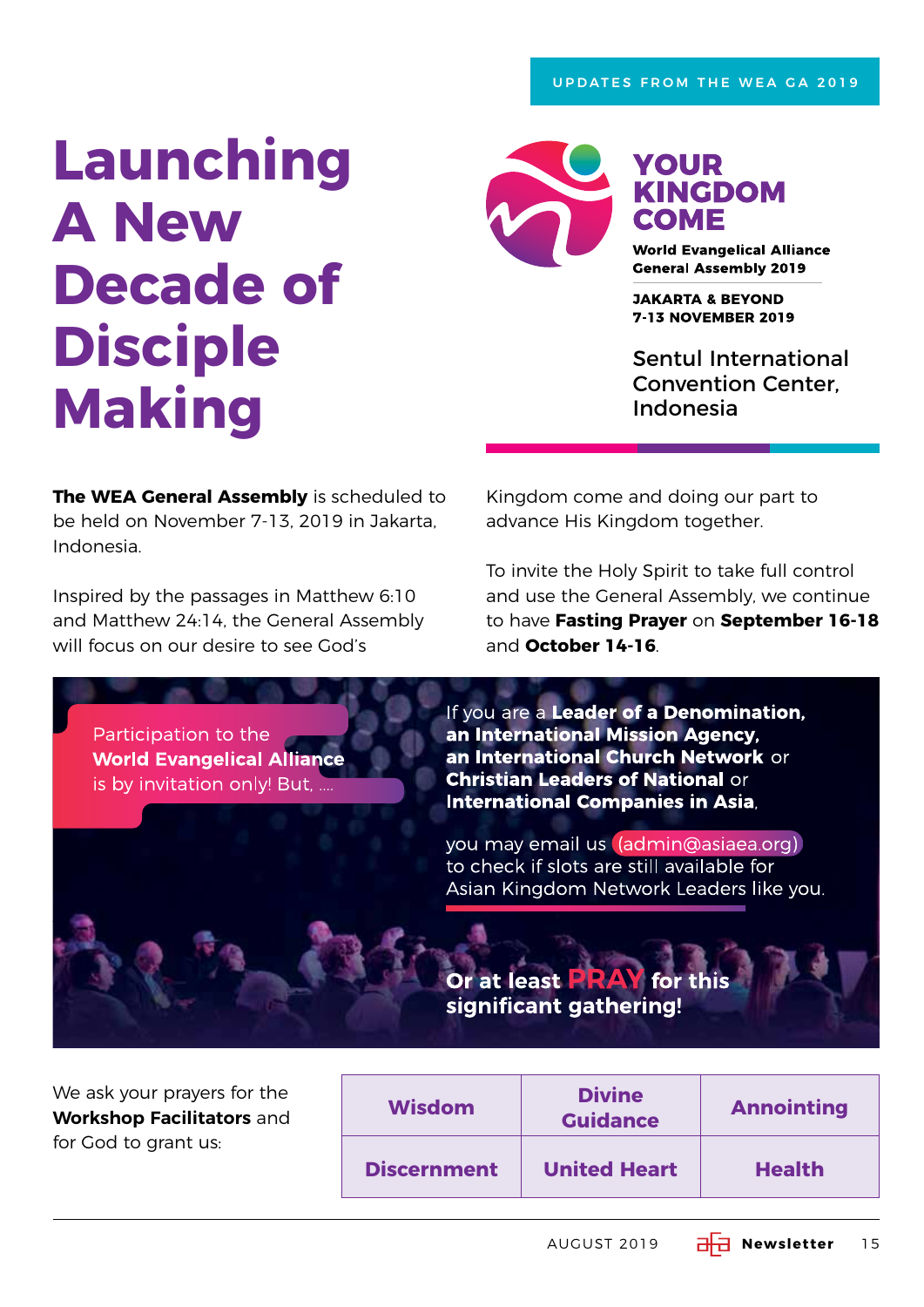# **Workshops Facilitators**

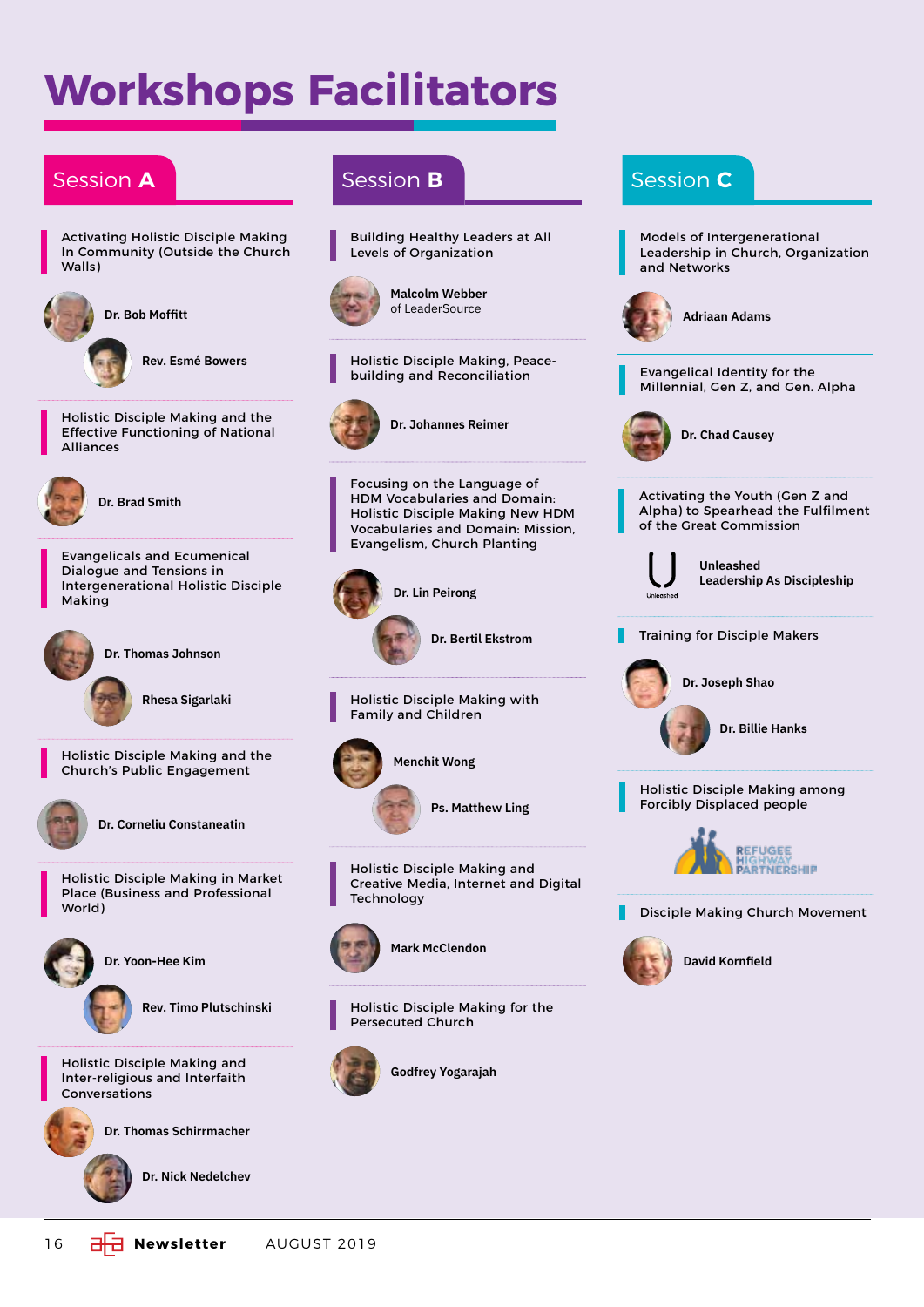

FOLLOW our new AEA Instagram account:

### @ evangelicalallianceasia

Please share the instagram link to your networks within your country and internationally. Don't forget to give us feedbacks and suggestions!

We are pleased to announce the launch of AEA brand new website!

### www.asiaea.org



#### "LIKE" Our new AEA Facebook Page:

#### @ Asia Evangelical Alliance

Please promote the page to all your networks nationally and internationally. Do not forget to provide feedbacks and suggestions.



"We do hope that this website and other AEA media help AEA community grow much stronger and be more effective in fulfilling our call in Asia and beyond." **Dr. Bambang Budijanto - AEA, General Secretary**